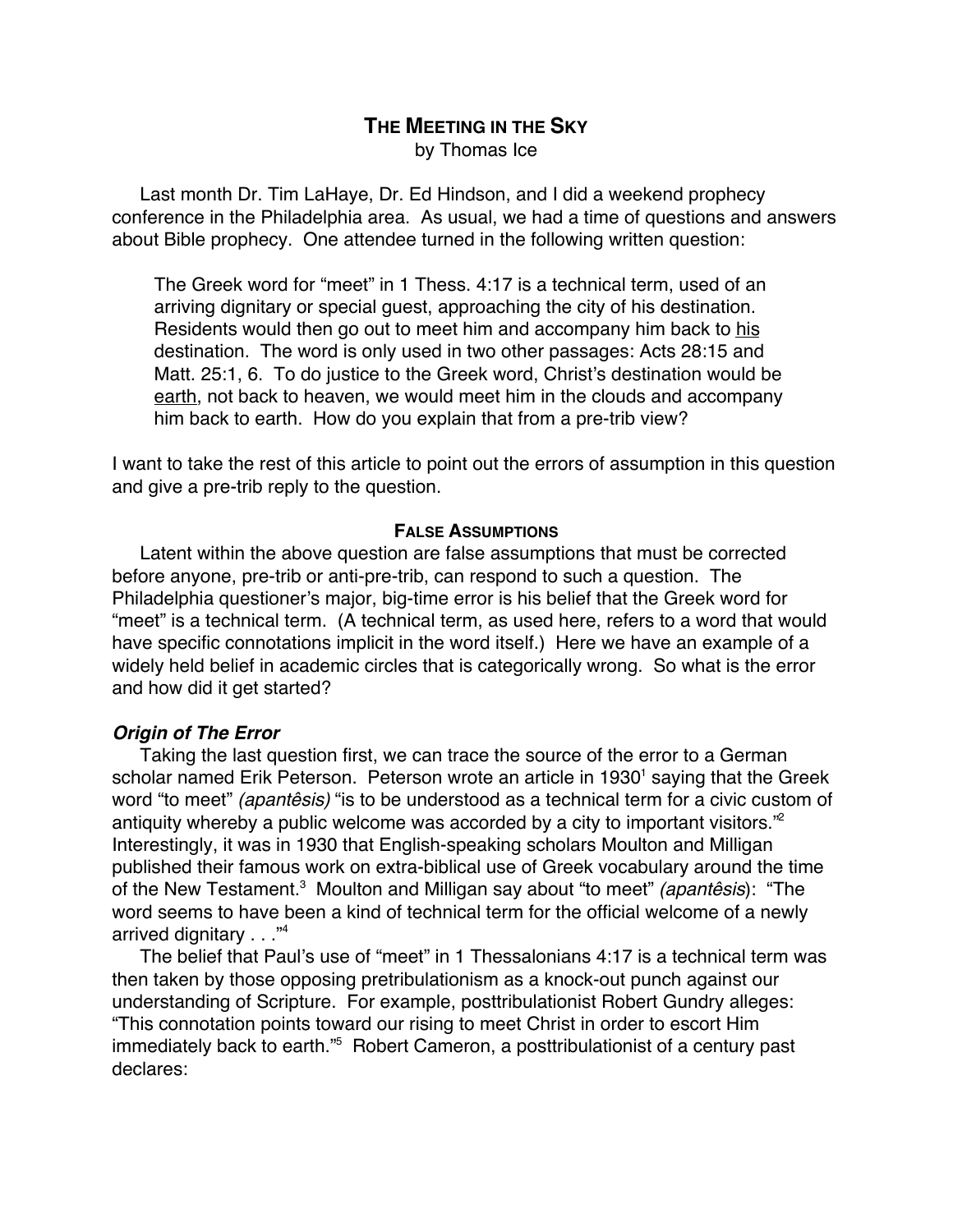A very definite truth is settled, however, by the word translated "to meet," which has a distinct and definite meaning. It is only used three times in the New Testament, and in every case it means to meet and to return with the person met. Therefore, those caught up, meet the Lord and return with Him.<sup>6</sup>

Actually, "to meet" is used four times in the New Testament (Matt. 25:1, 6; Acts 28:15; 1 Thess. 4:17).

More recently, I was at a national conference a few years ago when premillennial, posttribulationist, Rodney Stortz, attempted to dismiss the possibility of a pre-trib rapture by stating the "technical term" argument of "to meet." In a chart I picked up at the conference, under a reference to 1 Thess. 4:13-18, Stortz said, "The word "meet" in these two verses is a technical Greek military term describing the returning military hero. The people used to go out "to meet" him and escort him back to the city."

#### **A FEW QUICK POINTS**

I will make a few quick points before I get into the heart of my rebuttal. First, neither Peterson nor Moulton and Milligan say that the Greek word "to meet" (apantêsis) includes the notion of returning with the dignitary to the place from which the greeting party came from. The idea of returning from whence one came appears to be a notion added by overly zealous posttribulationists in an effort to disprove pretribulationism. In fact, Milligan did not believe that the word "meet" implies that the dignitary return back with the greeters as noted in his commentary on 1 Thessalonians:

The thought is that the 'raptured' saints will be carried up into the 'air,' as the interspace between heaven and earth, where they will meet the descending Lord, and then either escort him down to the earth in accordance with O.T. prophecy, or more probably in keeping with the general context accompany Him back to heaven. (emphasis added) $8<sup>8</sup>$ 

This is why F. F. Bruce warns that "there is nothing in the word *apantêsis* or in this context which demands this interpretation; it cannot be determined from what is said here whether the Lord (with his people) continues his journey to earth or returns to heaven."9

Second, even if "meet" was a technical term in the way that some posttribulationists insist, which it is clearly not as will be demonstrated shortly, it would not follow that their return to earth would have to be immediate. Why could not, based upon a supposed meaning of the word, the return occur a little over seven years later?

Third, "meet" cannot be established as a technical term for the formal reception of a dignitary from New Testament use, as Rodney Stortz claims,<sup>10</sup> since only two of the four instances may mean that. It cannot be established from an overall biblical use of Old and New Testaments.<sup>11</sup> Thus, if there is any basis for saying that it should be understood as a technical term in 1 Thessalonians 4:17 the case would have to be made from its use in extra-biblical instances. Yet, this cannot be done either, as I am about to demonstrate.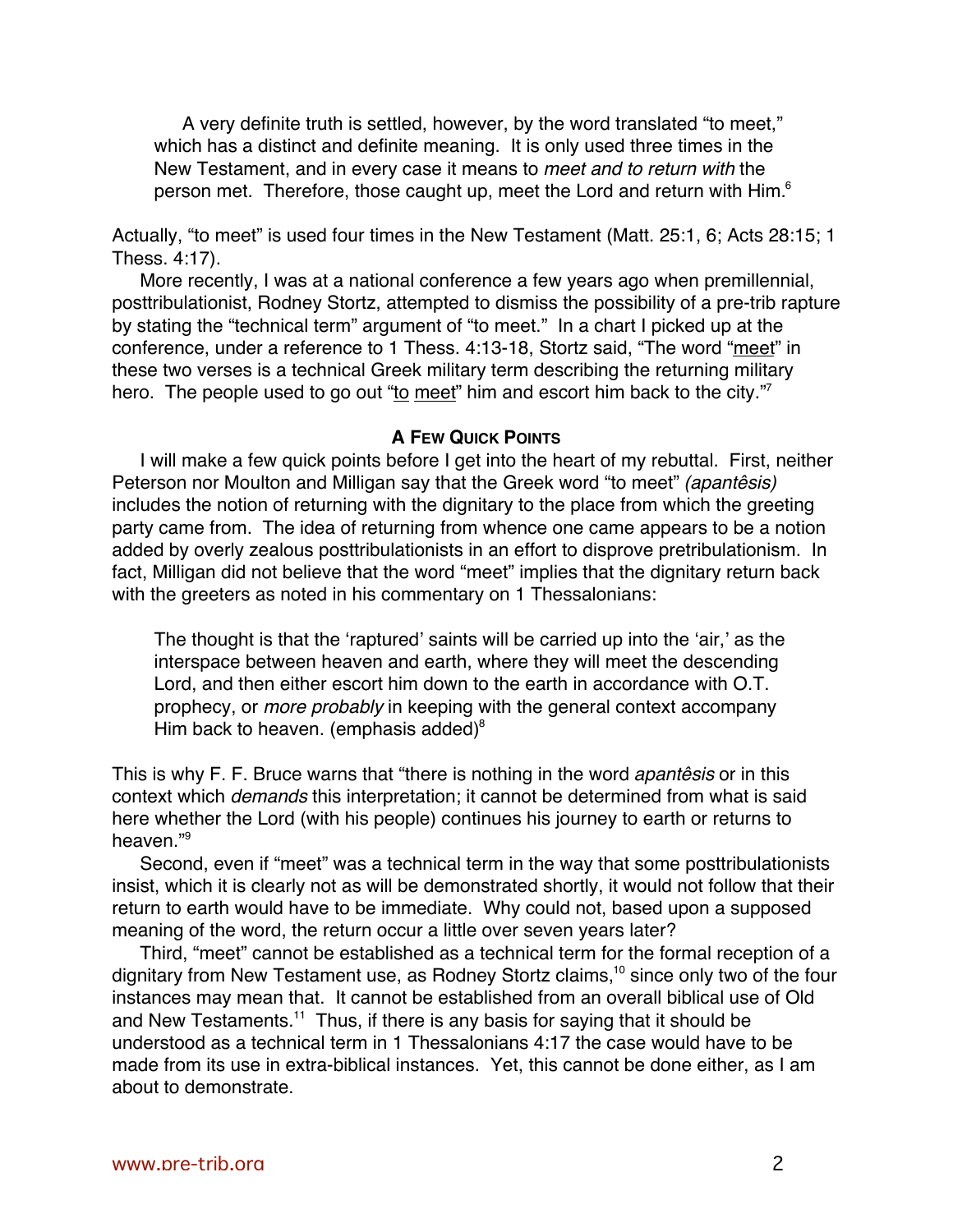## **A POSTTRIBULATIONIST PROVIDES REBUTTAL**

In the summer of 1995, I was in a seminary library looking through the most recent releases of theological journals when I noticed a very interesting article.<sup>12</sup> It was written by a posttribulationist who rebuts the notion that "to meet" is a technical term at all. Cosby confesses that while a college student he was dissuaded from pretribulationism to posttribulationism. Cosby tells us,

while doing my doctoral studies, . . . I translated Erik Peterson's 1930 article . . . His citations of material from ancient Greek papyri, inscriptions, and literature found fertile soil . . . I was completely persuaded by his explanation that Paul's use of apantêsis in 1 Thess. 4:17 presupposed a well known custom: the Hellenistic formal reception.

. . . While reviewing Peterson's assertions, I discovered to my horror that some of them are simply not persuasive. . . . What began as an effort to strengthen Peterson's argument became a disturbing exercise in scholarly honesty.<sup>13</sup>

What did Cosby find when he applied honesty to his scholarly research? He found the following:

One cannot responsibly claim that *apantêsis* is a technical term on the basis of its percentage of use in passages describing formal receptions. . . . Sometimes apantêsis describes a formal greeting of a dignitary, but often it does not. . . .

. . . Yet only a minority of the uses of these terms describes formal receptions. . . .<sup>14</sup>

Cosby continues to state the result of his findings:

The dominate scholarly understanding of *apantêsis* in 1 Thess. 4:17, based on the work of Peterson, does not sufficiently account for the differences between Paul's words and description of receptions of dignitaries. All of the main elements of Hellenistic receptions found in ancient papyri, inscriptions and literature are missing from 1 Thess. 4:15-17. Asserting that Paul assumed his readers would automatically fill in such details lacks cogency when we compare Paul's words with these accounts. If he truly assumed his audience would presuppose these details, then he deliberately reversed most of the usual elements. Claiming that *apantêsis* was a technical term carrying with it a standard set of expectations is not convincing. Furthermore, even if one assumes that Paul understood apantêsis in this way, the evidence demonstrates that he did not read such meaning wholesale into his description of the Parousia.<sup>15</sup>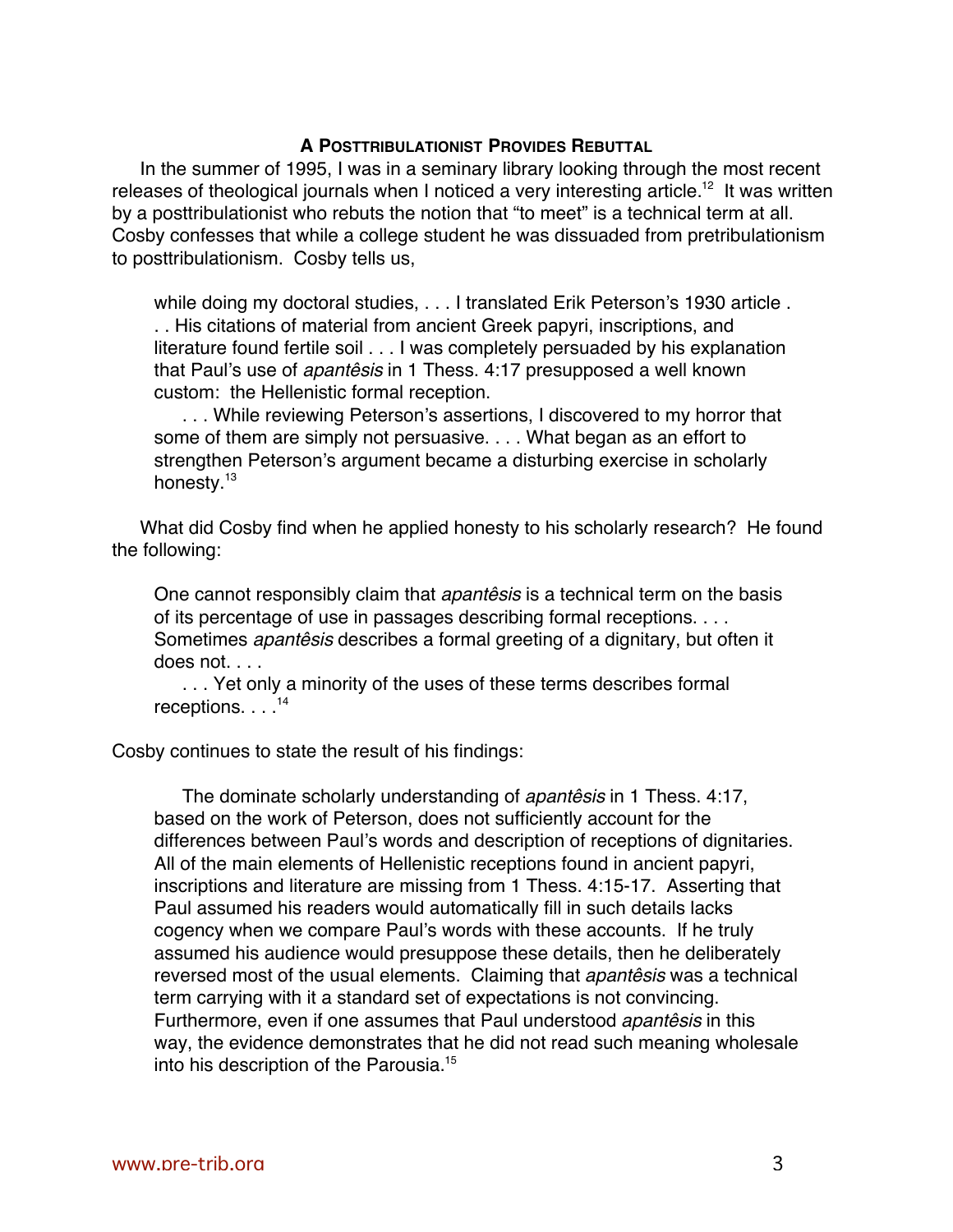What does Cosby mean by that last sentence? He concludes that Paul had a greater tendency, when he uses technical terms from the Greek language in general, to stand them on end. That is, Paul would use them as a polemic against the stock meaning of the day by reversing a latent implication. Cosby explains:

Peterson, therefore, was incorrect in reading the Hellenistic formal reception into 1 Thess. 4:13-17. The text itself does not support his assertion that Paul's use of apantêsis in 4:17 brings with it the entire baggage of the custom of greeting dignitaries. And if it did, we should admit that Paul deliberately reverses conventional expectations, which would actually fit what we know about his use of other conventions.<sup>16</sup>

So why have some scholars thought that this was a technical term supporting their belief that "to meet" carried their suggested meaning? Cosby provides the following suggestion:

the details come much more from Christian visions of the Parousia than from Greco-Roman models. Interpreting Paul's words in light of descriptions of Hellenistic receptions is helpful, but not as Peterson and others have envisioned. Such passages provide insight into the sociological background for 1 Thess. 4:13-17, but for a reason the opposite of what Peterson believed. Instead of being a cipher for understanding what Paul meant through the supposed use of a technical term, they function more as a foil—a loose pattern to play against when describing the coming of the heavenly king.<sup>17</sup>

### **CONCLUSION**

The pre-trib reply to the opening question is that the premise of the question is just flat out wrong. Posttribulationist, Cosby, has demonstrated beyond a shadow of a doubt and concluded "that Peterson's exegesis was eisegesis."<sup>18</sup> 1 Thessalonians 4:17 does not specifically say or imply the direction of Christ's party once we all meet in the air. 1 Thessalonians 4:17 does say, "we will always be with the Lord." I take it from John 14:1-3, which I believe is a parallel passage to 1 Thessalonians 4:13-18,<sup>19</sup> that Christ takes us back with Him to the Father's house. Thus, what 1 Thessalonians 4:17 lacks, John 14:1-3 supplies. After more than seven years, Christ, His bride, and the elect angels will then return to planet earth, not as a dignitary to be welcomed by the world, but as One who returns as a conquering judge. Maranatha!

#### **ENDNOTES**

 $\frac{1}{1}$ Erik Peterson, "Die Einholung des Kyrios," *ZST* 1 (1930), pp. 682-702.

Quoted from Peterson's article on "to meet" *(apantêsis* in the influential *Theological Dictionary of the New Testament*, X vols., edited by Gerhard Kittel, (Grand Rapids: Eerdmans, 1964), Vol. I, pp. 380-81.

<sup>&</sup>lt;sup>3</sup> James Hope Moulton and George Milligan, *The Vocabulary of the Greek Testament Illustrated from the Papyri and other non-Literary Sources*, (Grand Rapids: Eerdmans, 1930). <sup>4</sup>

Moulton and Milligan, *Vocabulary*, p. 53.